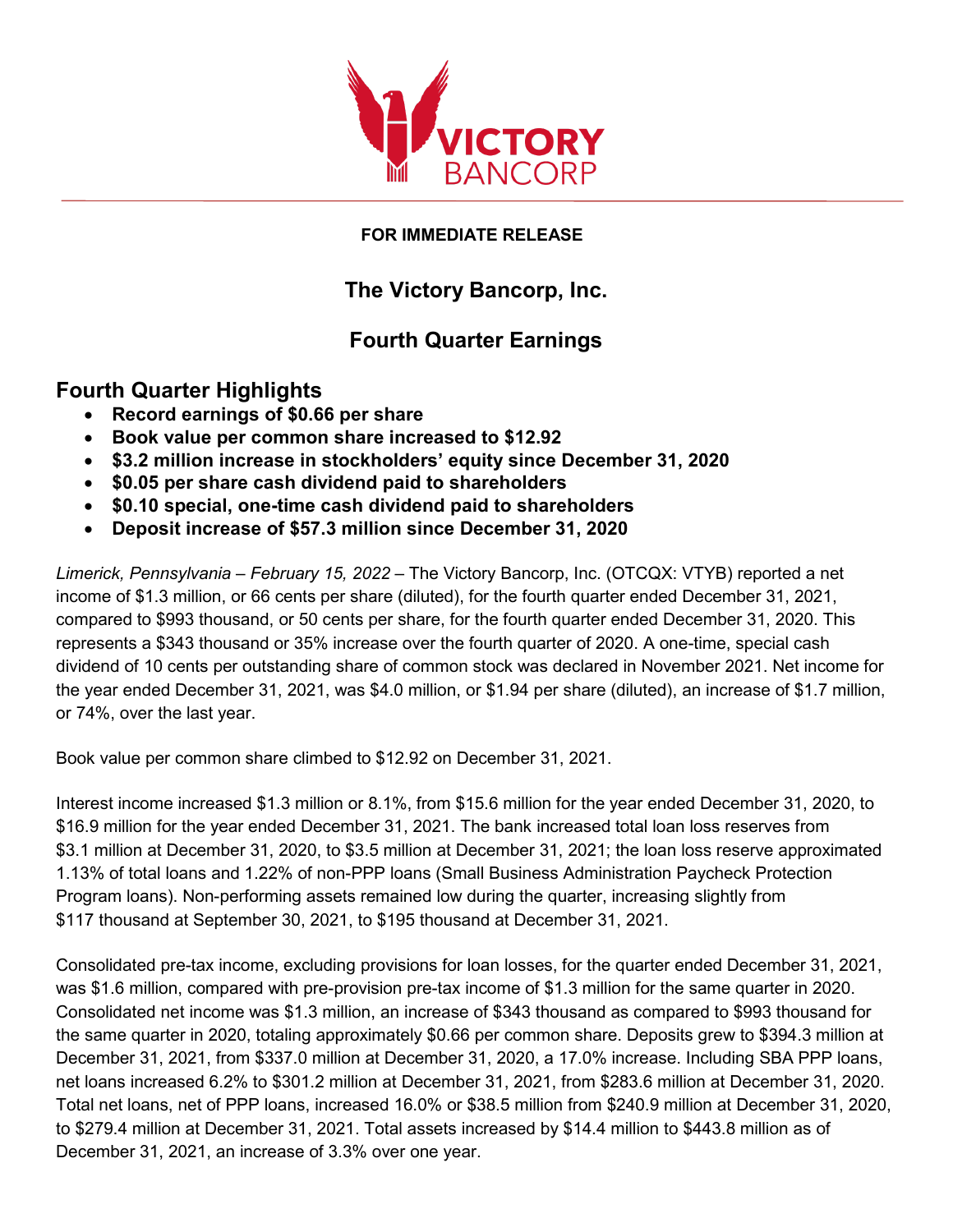to expand our customer base. Most notably, our team remained steadfast in their commitment to our clients and deposit growth of over \$57mm from the previous year. In addition, our new Horsham loan office has successfully completed its first full quarter of operations." Bank Leader, Joseph W. Major, stated, "Despite continuing economic disruption due to the Pandemic, the bank experienced substantial income, loan and deposit growth in 2021, while generating record-setting fourthquarter results. We have responded to customer needs under these trying circumstances and have continued and during 2020 and 2021 combined, closed \$100 million of Small Business Administration (SBA) Paycheck Protection Program (PPP) loans, and helped businesses in our communities protect over 11,000 local jobs. We continue to see strong commercial lending and banking demand, which resulted in loan growth of \$17.5mm

Victory Bancorp, Inc. is traded on the OTCQX market under the symbol VTYB (<u>https://www.otcmarkets.com</u>) County. The Victory Bank was established in 2008 as a specialized business lender that provides high-quality and is the parent company of The Victory Bank, a Pennsylvania state-chartered commercial bank, headquartered in Limerick, Pennsylvania, which is located just outside the Philadelphia market in Montgomery banking services to small and mid-sized businesses and professionals through its three offices located in Montgomery and Berks Counties, Pennsylvania. Additional information about Victory Bancorp is available on its website, [VictoryBank.com.](https://www.victorybank.com/)

 statements. Factors that might cause such a difference include, but are not limited to, general economic in accounting principles, policies, or guidelines; changes in legislation or regulation; and other economic; This presentation may contain forward-looking statements (within the meaning of Private Securities Litigation Reform Act of 1995). Actual results may differ materially from the results discussed in these forward-looking conditions, changes in interest rates, deposit flows, loan demand, real estate values and competition; changes competitive, governmental, regulatory, and technological factors affecting the Company's operations, pricing, products, and services.

###

Contact:

**Joseph W. Major**, Chairman and Chief Executive Officer

**Robert H. Schultz**, Chief Financial Officer, Chief Operating Officer

**Kelly Taylor**, Investor Relations 610-948-9000

The Victory Bancorp, Inc. 548 N. Lewis Rd. Limerick, PA 19468